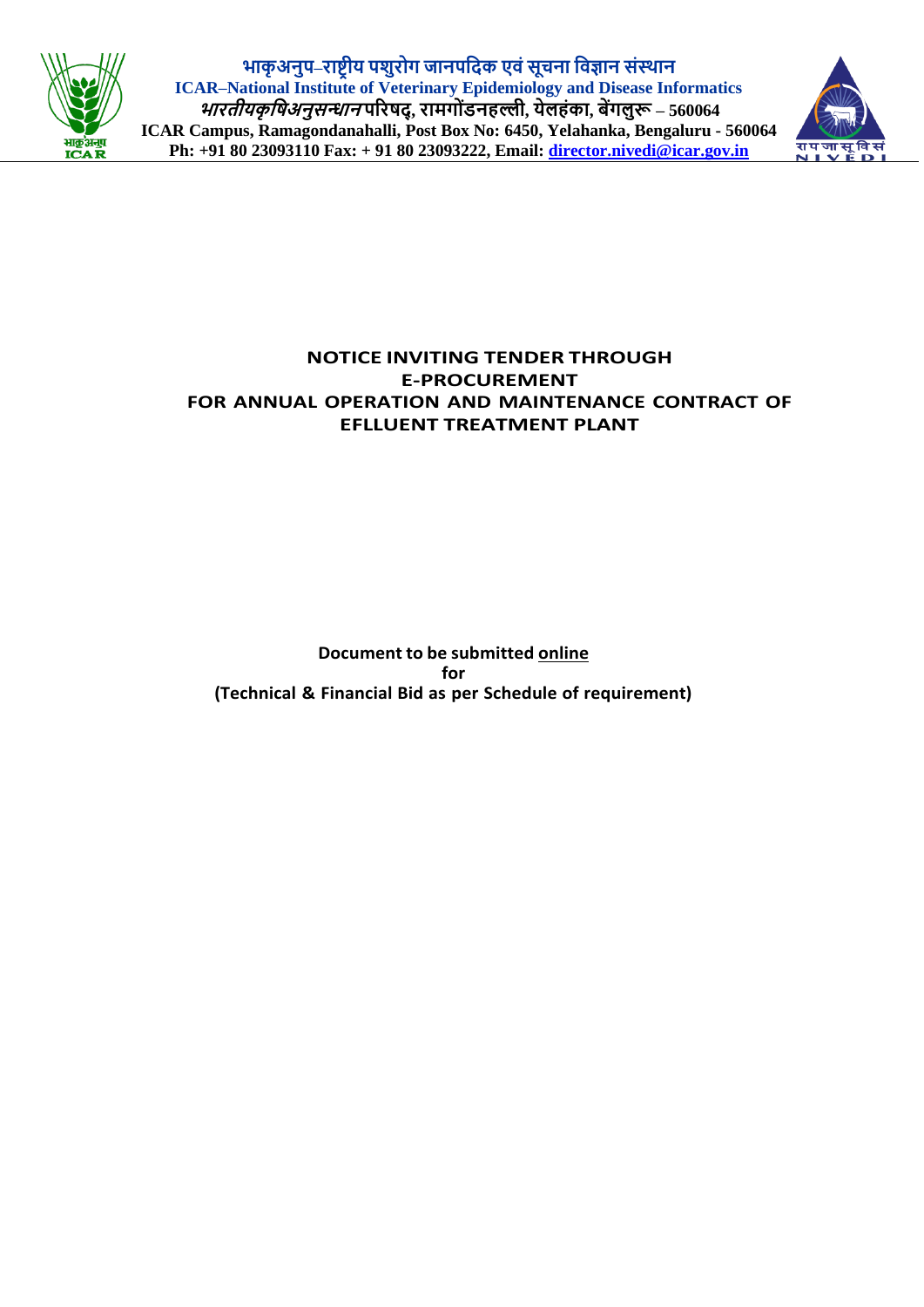**भाकृ अनुप–राष्ट्रीय पशुरोग जानपदिक एवंसूचना दवज्ञान संस्थान ICAR–National Institute of Veterinary Epidemiology and Disease Informatics भारतीयकृ दिअनुसन्धान पररिि्, रामगो ंडनहल्ली, येलहंका, बेंगलुरू – 560064 ICAR Campus, Ramagondanahalli, Post Box No: 6450, Yelahanka, Bengaluru - 560064 Ph: +91 80 23093110 Fax: + 91 80 23093222, Email: [director.nivedi@icar.gov.in](mailto:director.nivedi@icar.gov.in)**



**F.No.5-395/P&S/NIVEDI/2020-21 Dated: 13.05.2022**

## **NOTICE INVITING TENDER THROUGH EPROCUREMENT FOR ANNUAL OPERATION AND MAINTENANCE OF EFLLUENT TREATMENT PLANT**

**National Institute of Veterinary Epidemiology and Disease Informatics** (NIVEDI) is a public funded Research Organization under Indian Council of Agricultural Research, Department of Agricultural Research and Education, Ministry of Agriculture and Farmers Welfare, Government of India.

Online bids are invited from interested firms under two bid system for Annual Operation and Maintenance of Effluent Treatment Plant at ICAR-NIVEDI, Post Box No. 6450, Ramagondanahalli, Yelahanka, Bengaluru-560 064. Manual bids shall not be entertained.

Tender documents may be downloaded from eProcurement website <http://eprocure.gov.in/eprocure/app.>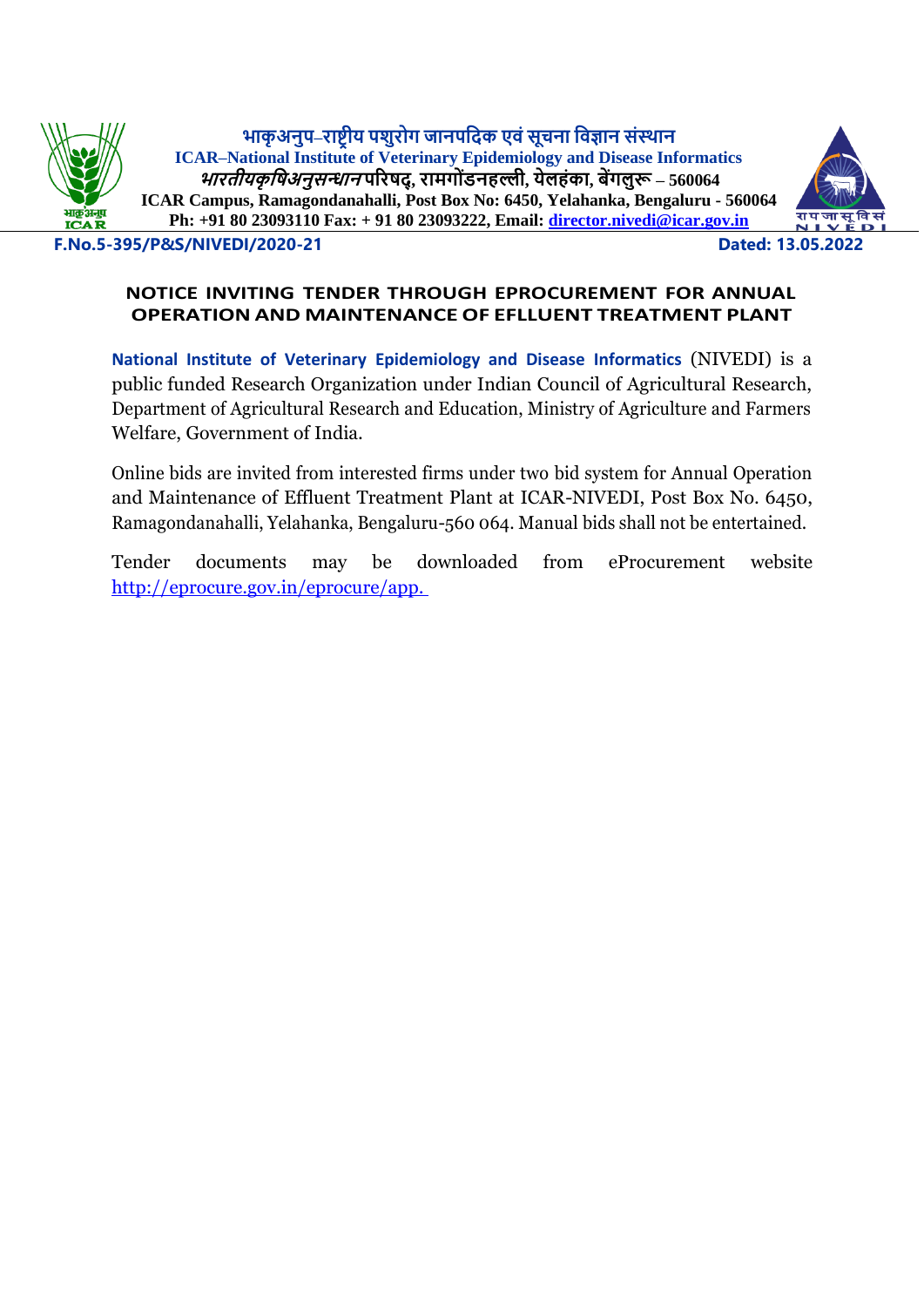## **CRITICAL DATE SHEET**

| Tender No                                 | No.5-395/P&S/NIVEDI/2016-               |
|-------------------------------------------|-----------------------------------------|
|                                           | 17/VOL <sub>II</sub>                    |
|                                           |                                         |
| Name of organization                      | ICAR-National Institute of Veterinary   |
|                                           | Epidemiology and Disease Informatics,   |
|                                           | Post Box no. 6450, Ramagondanahalli,    |
|                                           | Yelahanka, Bengaluru-560 064            |
| Date and Time for Issue/Publishing        | 13.05.2022 17.00 hrs                    |
| Document Download/Sale Start Date and     | 13.05.2022 17.00 hrs                    |
| time                                      |                                         |
| Pre Bid meeting date/time/venue           |                                         |
| <b>Bid Submission start Date and Time</b> | 13.05.2022 18.00 hrs                    |
| Bid Submission End Date and Time          | 02.06.2022 13.00 hrs                    |
| Date & time for opening of technical bid  | 03.06.2022 14.00 hrs                    |
| Date & time for opening of financial bid  | To be intimated later                   |
| <b>Address for Communication</b>          | Director, ICAR-National Institute<br>of |
|                                           | Veterinary Epidemiology and Disease     |
|                                           | Informatics,<br>Ramagondanahalli,       |
|                                           | Yelahanka, Bengaluru-560 064            |
|                                           |                                         |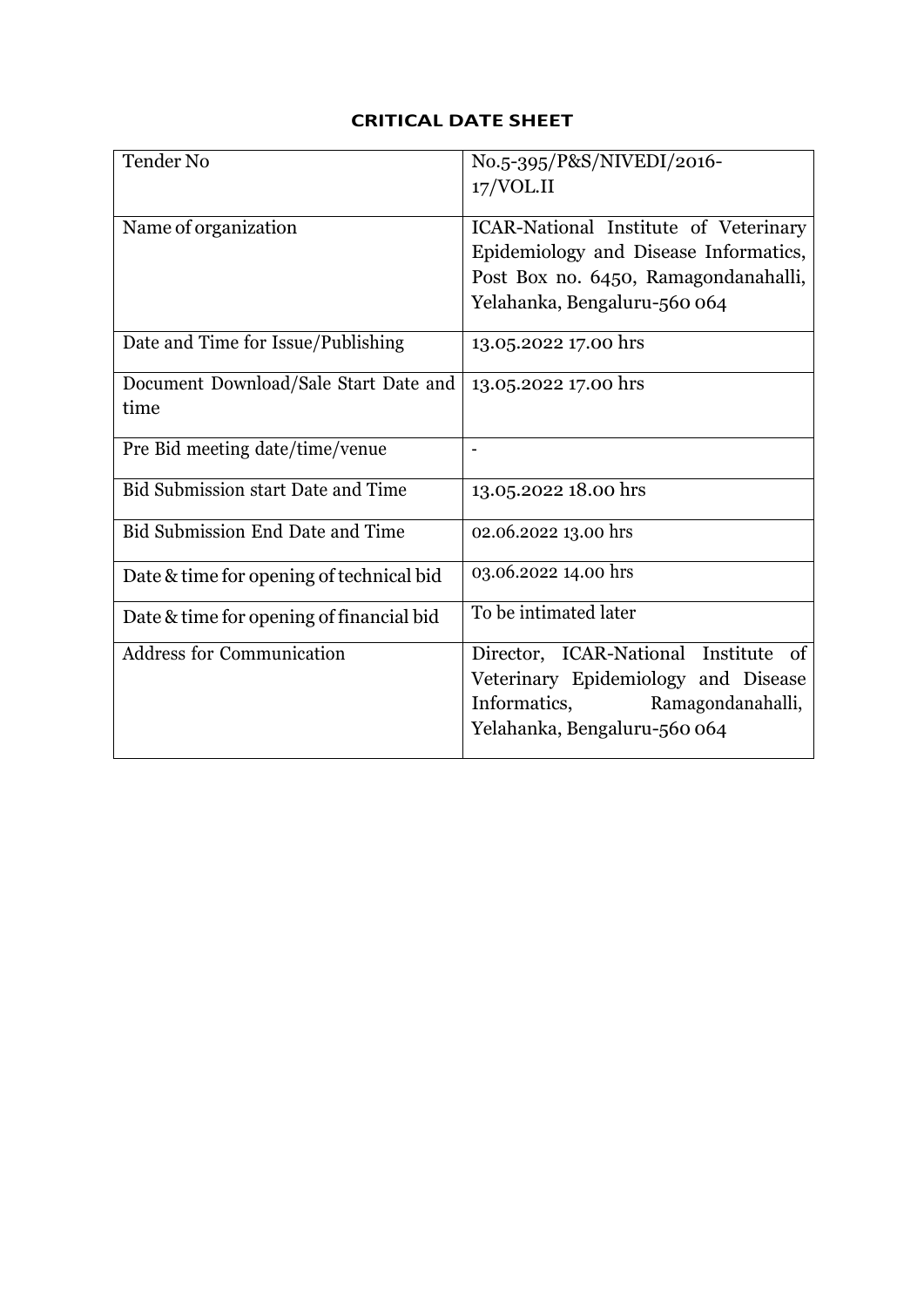#### **ANNEXURE-I**

#### **GENERAL INSTRUCTIONS TO THE BIDDERS**

- 1. The Tender form/bid documents may be downloaded from the website: [http://eprocure.gov.in/eprocure/app o](http://eprocure.gov.in/eprocure/app)nline submission of Bids through Central Public Procurement Portal [\(http://eprocure.gov.in/eprocure/app\)](http://eprocure.gov.in/eprocure/app) is mandatory. Manual/Offline bids shall not be accepted under any circumstances.
- 2. Tenderers/bidders are requested to visit the website [http://eprocure.gov.in/eprocure/app.](http://eprocure.gov.in/eprocure/app)regularly. Any changes /modifications in tender enquiry will be intimated by corrigendum through this website only.
- 3. In case, any holiday is declared by the Government on the date of opening, the tenders will be opened on the next working day at the same time. The Council reserves the right to accept or reject any or all the tenders.
- **4. Bid Security (EMD)**: The units registered with Central Purchase Organization (DGS&D), National Small Industries Corporation (NSIC) or the concerned Ministry or Department or Micro and Small Enterprises (MSEs) as defined in MSE Procurement Policy issued by Department of Micro, Small and Medium Enterprises (MSME) or Startups as recognized by Department of Industrial Policy & Promotion (DIPP) shall be exempted from the payment of Bid Security (Earnest Money Deposit) as defined under Rule 170(1) of General Financial Rules (GFR), 2017. In such case, copy of the certificate showing registration with the abovementioned institutions to be uploaded in Cover-I of the e-tender in PDF format. **The Indian Agents of foreign firms registered with DGS&D are not eligible for exemption from submission of Bid Security.**
- 5. In case the unit/bidder is not covered as above, it shall submit the offer along with the **Bid Security (EMD) of Rs.8300/-.**
- 6. An earnest money deposit (also known as bid security) of **Rs.8300/-** must be deposited in the form of / Demand draft/Pay order (not cheque)/Fixed Deposit Receipt payable to **"ICAR Unit, NIVEDI"** Payable at Bengaluru on or before the last date/time of filing/submission of the online bids on the portal. Name of the Tenderer and Tender reference number has to be furnished behind the EMD DD/Bankers cheque. The tenders will not be considered if the earnest money deposit is not enclosed with the tender. The original demand draft/pay order/Fixed Deposit Receipt should be submitted to the Administrative Officer on or before the due date. However, the bidderhas to upload scan copies of Pay orders/Demand draft/Fixed Deposit Receipt of Earnestmoney deposit with online e-ender. The online tenders received without scan copies ofprescribed EMD will not be considered. The EMD of all the unsuccessful bidders willbe refunded after the contract has been awarded to the successful bidder without any interest thereon. The earnest money will be liable to be forfeited in case the successfulbidder refuses to accept the contract immediately.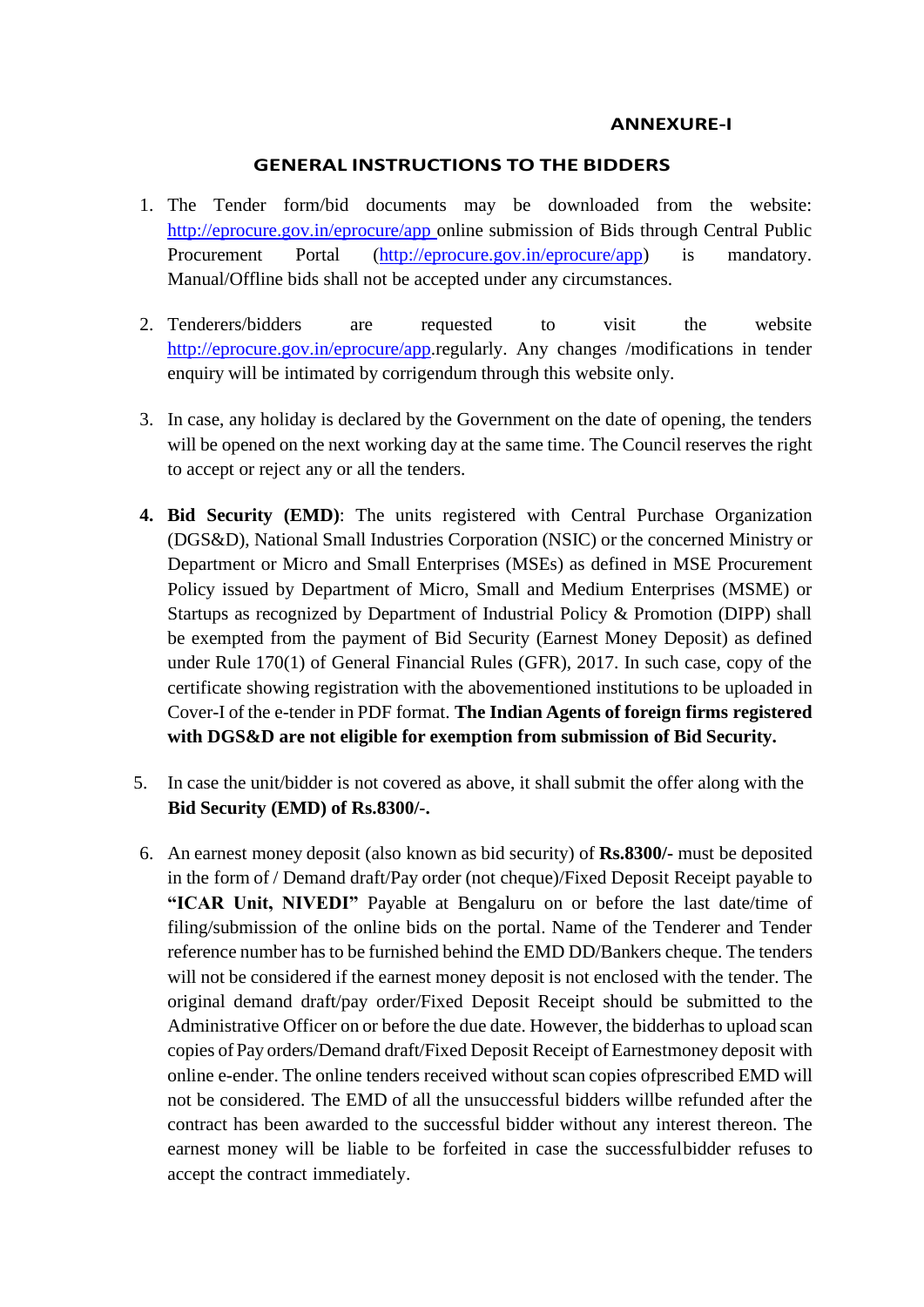- 7. The bidders may note that ONLINE bids will only be accepted. All the requisite supporting documents as mentioned in the bid document should and must be uploaded online [http://eprocure.gov.in/eprocure/app.](http://eprocure.gov.in/eprocure/app) The bids sent through E-mail, FAX, by hand and/or by post shall not be accepted/processed, in any case.
- 8. Bidder need not to come at the time of Technical as well as financial bid opening at ICAR-NIVEDI Bengaluru. They can view live bid opening tender after log in on CPPP eProcurement Portal at their remote end. If bidder wants to join bid opening event at ICAR-NIVEDI, Bengaluru they have to come with bid acknowledgement slip that generated after successful submission of online bid.

The Firms are also required to upload copies of the following documents:-

### **\*Technical Bid**

- (a) Scanned copy of Earnest Money Deposit (EMD) /its exemption, if any
- (b) Scanned copy of firm's registration, Pan Card, GST No.
- (c) Tender Acceptance Letter (Annexure-VII)
- (d) Scanned copy of Income Tax Returns for the last three years (i.e; 2018-19, 2019-20 and 2020-21)
- (e) Details of the firm(Annexure VI)
- (f) Scanned copy of Client List/Satisfactory service certificates
- (g) Self-declaration certificate stating that the firm is not currently
- banned/ blacklisted by any Ministry/Dept. of Central Govt. autonomous body or any State Government.
- (h) Scanned copy of documentary proof of experience in the same field of operation during last 3 years.

## **\*Financial Bid**

(a) Price Bid as BoQ\_1.xls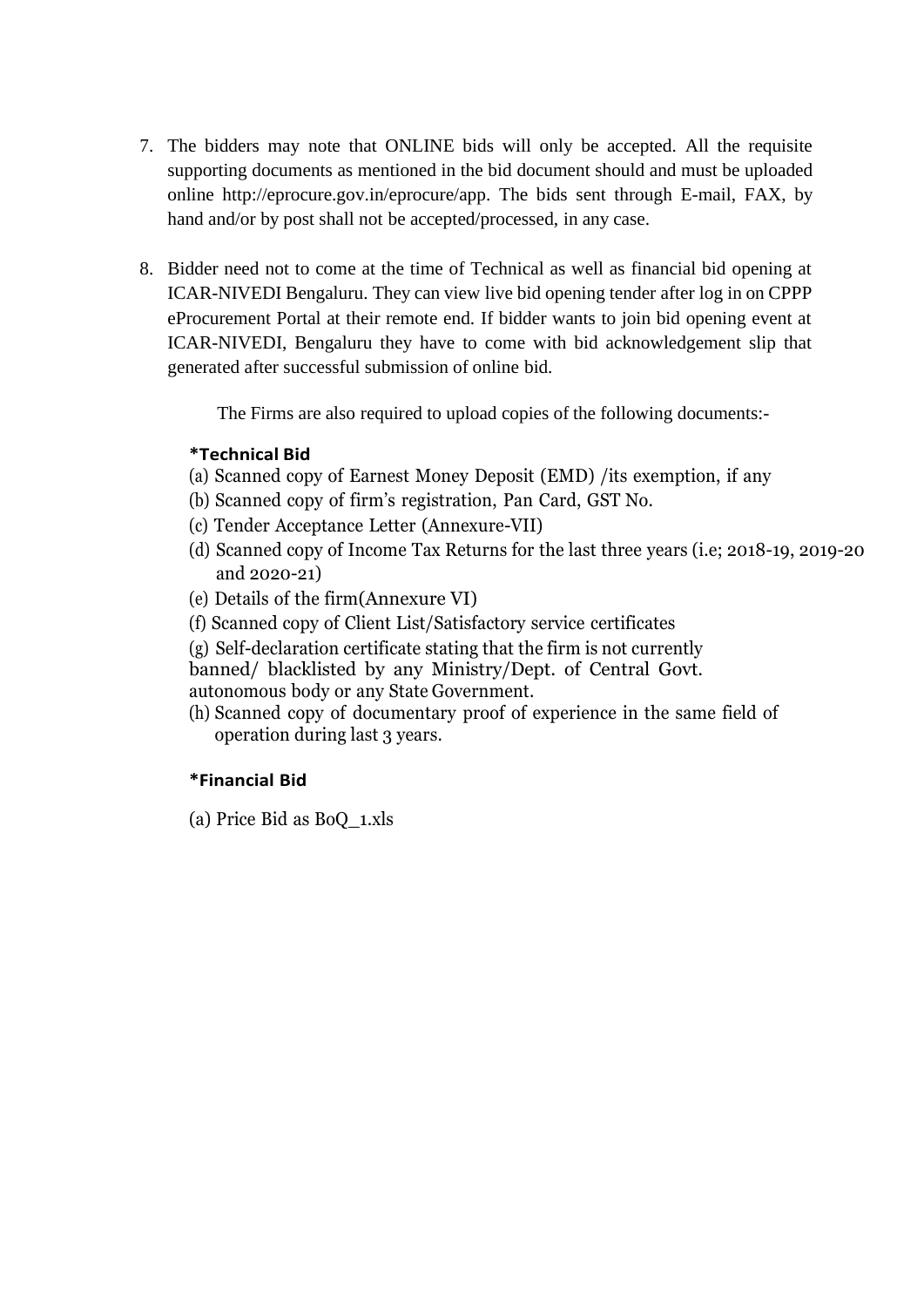#### **INSTRUCTIONS FOR ONLINE BID SUBMISSION**

The bidders are required to submit soft copies of their bids electronically on the CPP Portal using valid Digital Signature Certificates. The instructions given below are meant to assist the bidders in registering on the CPP Portal, prepare their bids in accordance with the requirements and submitting their bids online on the CPP-Portal.

More information useful for submitting online bids on the CPP Portal may be obtained at [http://eprocure.gov.in/eprocure/app\)](http://eprocure.gov.in/eprocure/app) .

### **REGISTRATION**

- Bidders are required to enroll on the e-Procurement module of the Central Public Procurement Portal (UR[L:http://eprocure.gov.in/eprocure/app\)](http://eprocure.gov.in/eprocure/app) by clicking on the link **"Online bidder Enrollment"** on the CPP Portal is free of charge.
- During enrolment /registration, the bidders should provide the correct/true information including valid email-id & mobile no. Bidders are advised to register their valid email address and mobile numbers as part of the registration process. These would be used for any communication from the CPP Portal.
- As part of the enrolment process, the bidders will be required to choose a unique username and assign a password for their accounts.
- For e-tendering, possession of valid Digital Signature Certificate (Class II or Class III Certificates with signing key usage) is mandatory which can be obtained from any Certifying Authority recognized by CCA India (e.g. Sify / TCS / nCode / e-Mudra etc.) on e-Token/Smart Card.
- Upon enrolment on CPP Portal tor e-tendering, the bidders shall register their valid Digital Signature Certificate with their profile.
- Only one valid DSC should be registered by a bidder. Please note that the bidders are responsible to ensure that they do not lend their DSCs to others which may lead to misuse and ensure safety of the same.
- Bidder can then log in to the site through the secured log-in by entering their user ID / password and the password of the DSC /e Token.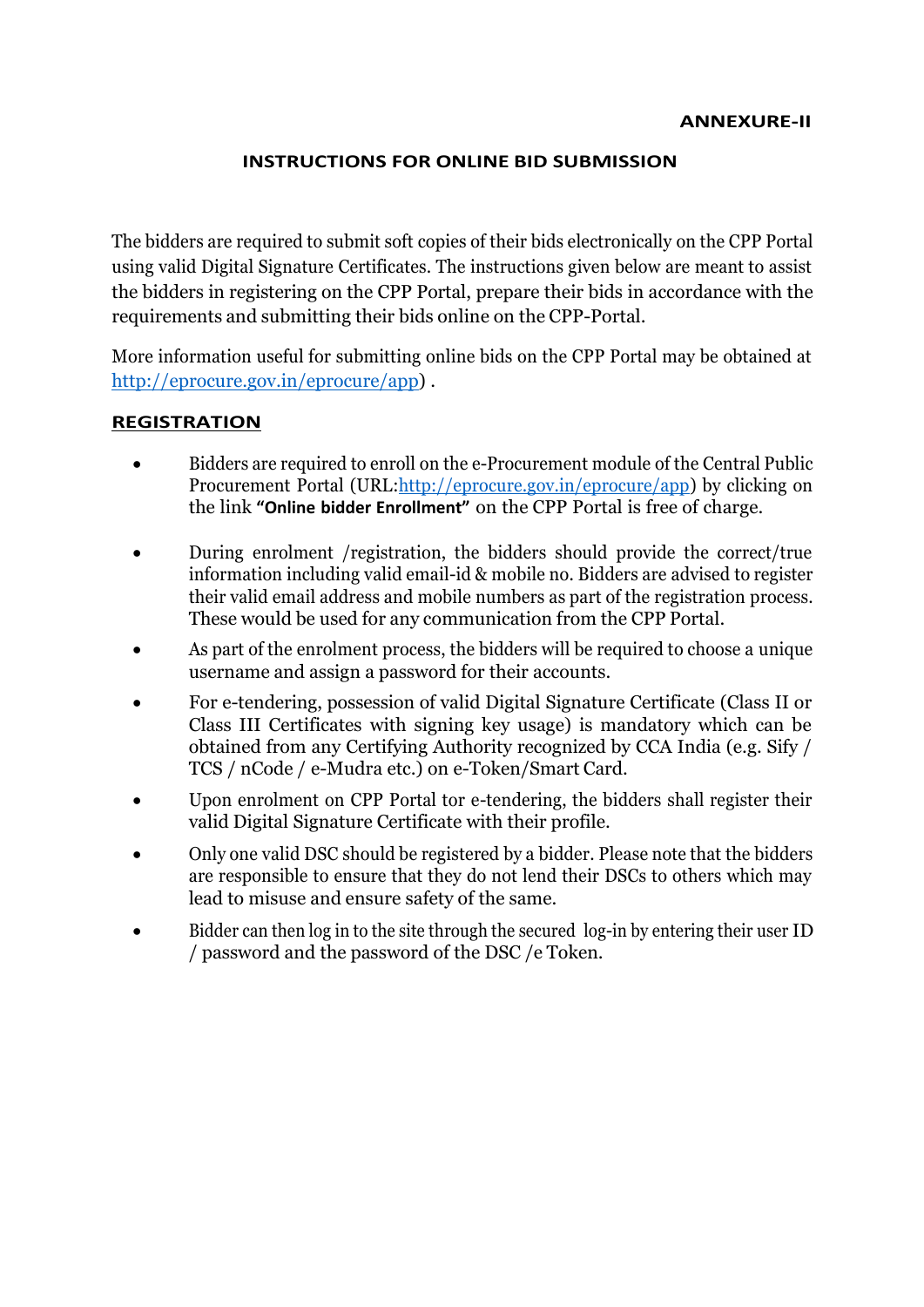## **SEARCHING FOR TENDER DOCUMENTS**

- There are various search options built in the CPP Portal, to facilitate bidders to search active tenders by several parameters. These parameters could include Tender ID, Organization Name, Location, Date, Value etc. There is also an option of advanced search for tenders, wherein the bidders may combine a number of search parameters such as Organization Name, Form of Contract, Location, Date, Other keywords etc. to search for a tender published on the CPP Portal.
- Once the bidders have selected the tenders they are interested in, they may download the required documents/tender schedules. These tenders can be moved to the respective 'My Tenders' folder. This would enable the CPP Portal to intimate the bidders through SMS/e-mail in case there is any corrigendum issued to the tender document.
- The bidder should make a note of the unique Tender ID assigned to each tender, in case they want to obtain any clarification/help from the Helpdesk.

#### **PREPARATION OF BIDS**

- Bidder should take into account any corrigendum published on the tender document before submitting their bids.
- Please go through the tender advertisement and the tender document carefully to understand the documents required to be submitted as part of the bid. Please note the number of covers in which the bid documents have to be submitted, the number of documents-including the names and content of each of the document that need to be submitted. Any deviations from these may lead to rejection of the bid.
- Bidder, in advance, should get ready the bid documents to be submitted as indicated in the tender document/schedule and generally, they can in PDF/XLS./RAR/DWF/JPG formats. Bid documents may be scanned with 100 dpi with black and white option which helps in reducing size of the scanned document.
- To avoid the time and effort required in uploading the same set of standard documents which are required to be submitted as a part of every bid, a provision of uploading such standard documents (e.g. PAN card copy, annual reports, auditor certificates etc) has been provided to the bidders. Bidders can use "My space" or "Other Important Documents" area available to them to upload such documents. These documents may be directly submitted from the "My Space" area while submitting a bid, and need not be uploaded again and again. This will lead to a reduction in the time required for bid submission process.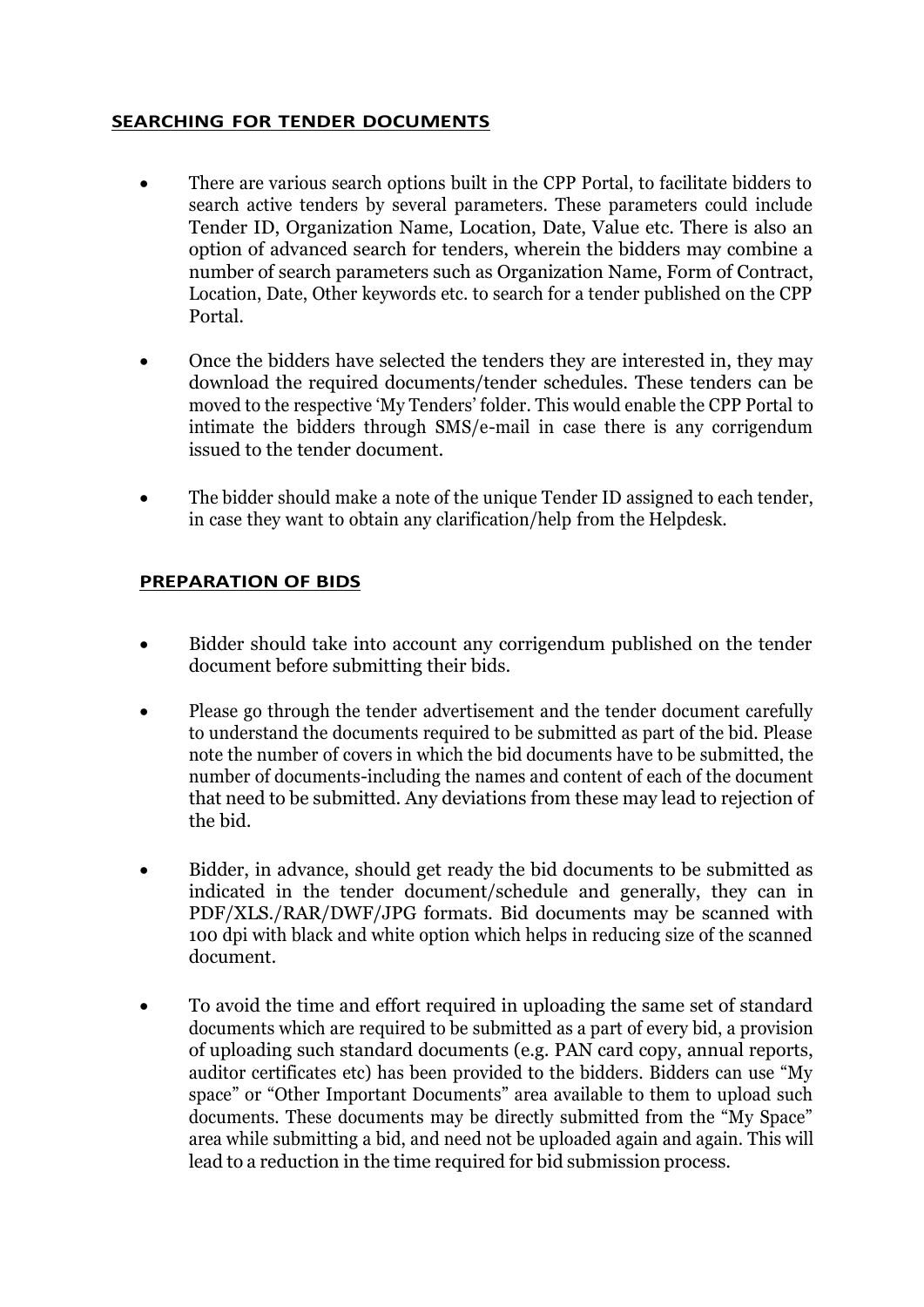#### **SUBMISSION OF BIDS**

- The bidders should log into the site well in advance for bid submission so that they can upload the bid in time i.e. on or before the bid submission time. Bidder will be responsible for any delay due to other issues.
- The bidder has to digitally sign and upload the require bid documents one by one as indicated in the tender document.
- Bidder has to select the payment option as "offline" to pay the tender fee/EMD as applicable and enter details of the instrument.
- Bidder should prepare the EMD as per the instructions specified in the tender document. The original should be sent through post/courier/deliver in person to the concerned official, latest by the last date of bid submission or as specified in the tender documents. The details of the DD any other accepted instrument, physically sent should tally with the details available in the scanned copy and the data entered during bid submission time. Otherwise the uploaded bid will be rejected.
- Bidders are requested to note that they should necessarily submit their financial bids in this format provided and no other format is acceptable. If the price bid has been given as a standard BoQ format with the tender document, then the same is to be downloaded and to be filled by all the bidders. Bidders are required to download the BoQ file, open it and complete the white colored (unprotected) cells with their respective financial quotes and other details (such as name of the bidder). No other cells should be changed. Once the details have been completed, the bidder should save it and submit it online, without changing the file name. If the BoQ file is found to be modified by the bidder, the bid will be rejected.
- The server time (which is displayed on the bidders' dashboard) will be considered as the standard time for referencing the deadlines for submission of the bids by the bidders, opening of bids etc. The bidders should follow this time during bid submission.
- All the documents being submitted by the bidders would be encrypted using PKI encryption techniques to ensure the secrecy of the data. The data entered cannot be viewed by unauthorized persons until the time of bid opening. The confidentiality of the bids is maintained using the secured Socket Layer 128 bit encryption technology. Data storage encryption of sensitive fields is done. Any bid document that is uploaded to the server is subjected to symmetric encryption using a system generated symmetric key. Further this key is subjected to asymmetric encryption using buyers/bid opener's public keys. Overall, the uploaded tender documents become readable only after the tender opening by the authorized bid openers.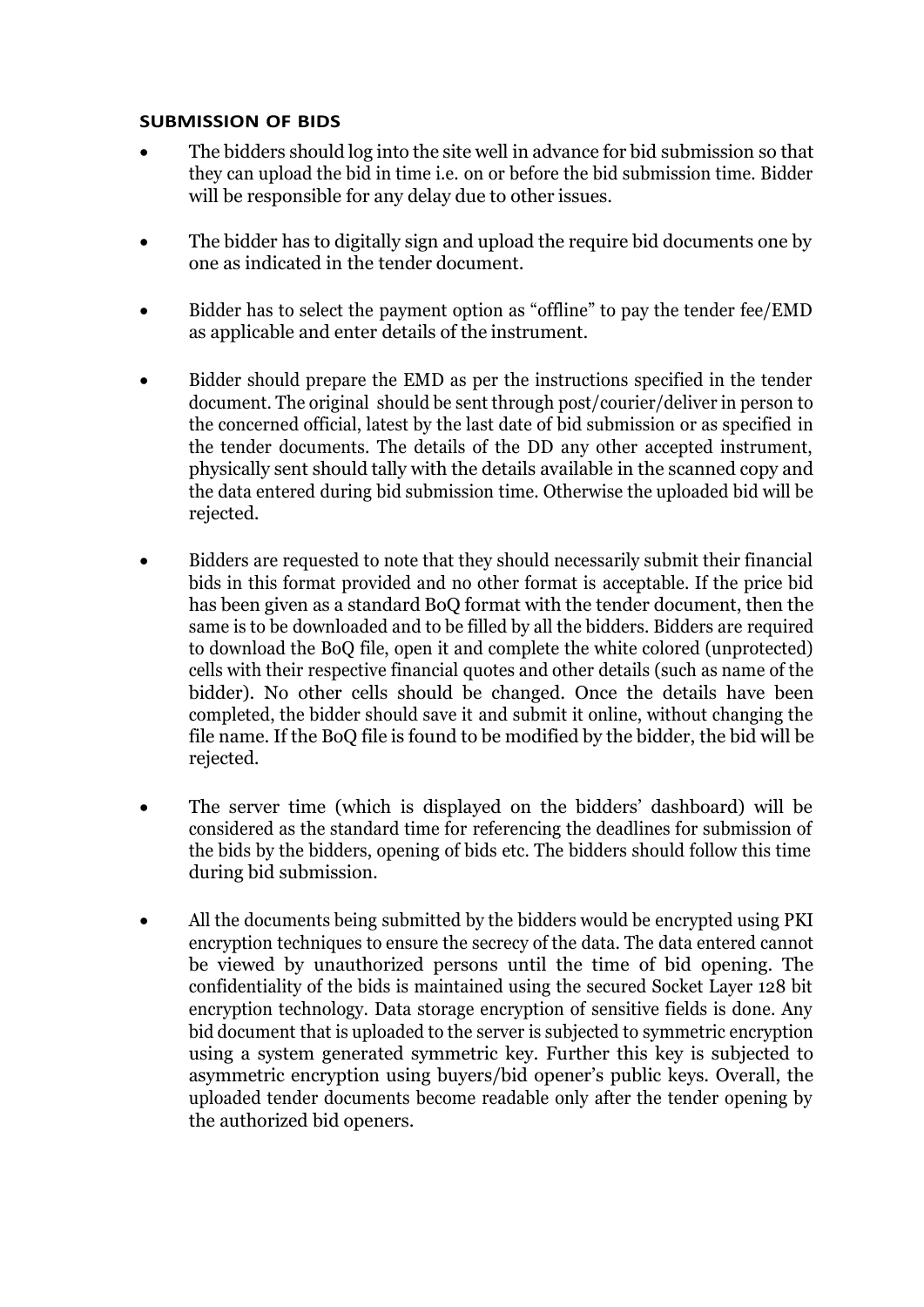- The uploaded tender documents become readable only after the tender opening by the authorized bid openers.
- Upon the successful and timely submission of bids (i.e. after Clicking "Freeze" Bid Submission" in the portal), the portal will give a successful bid submission message and a bid summary will be displayed with the bid no. and the date and time of submission of the bid with all other relevant details.
- The bid summary has to be printed and kept as an acknowledgement of the submission of the bid. This acknowledgement may be used as an entry pass for any bid opening meetings.

## **ASSISTANCE TO BIDDERS.**

- Any queries relating to the tender document and the terms and conditions contained therein should be addressed to the Tender Inviting Authority for a tender or the relevant contact person indicated in the tender.
- Any queries relating to the process of online bid submission or queries relating to CPP Portal in general may be directed to the 24x7 CPP Portal Helpdesk.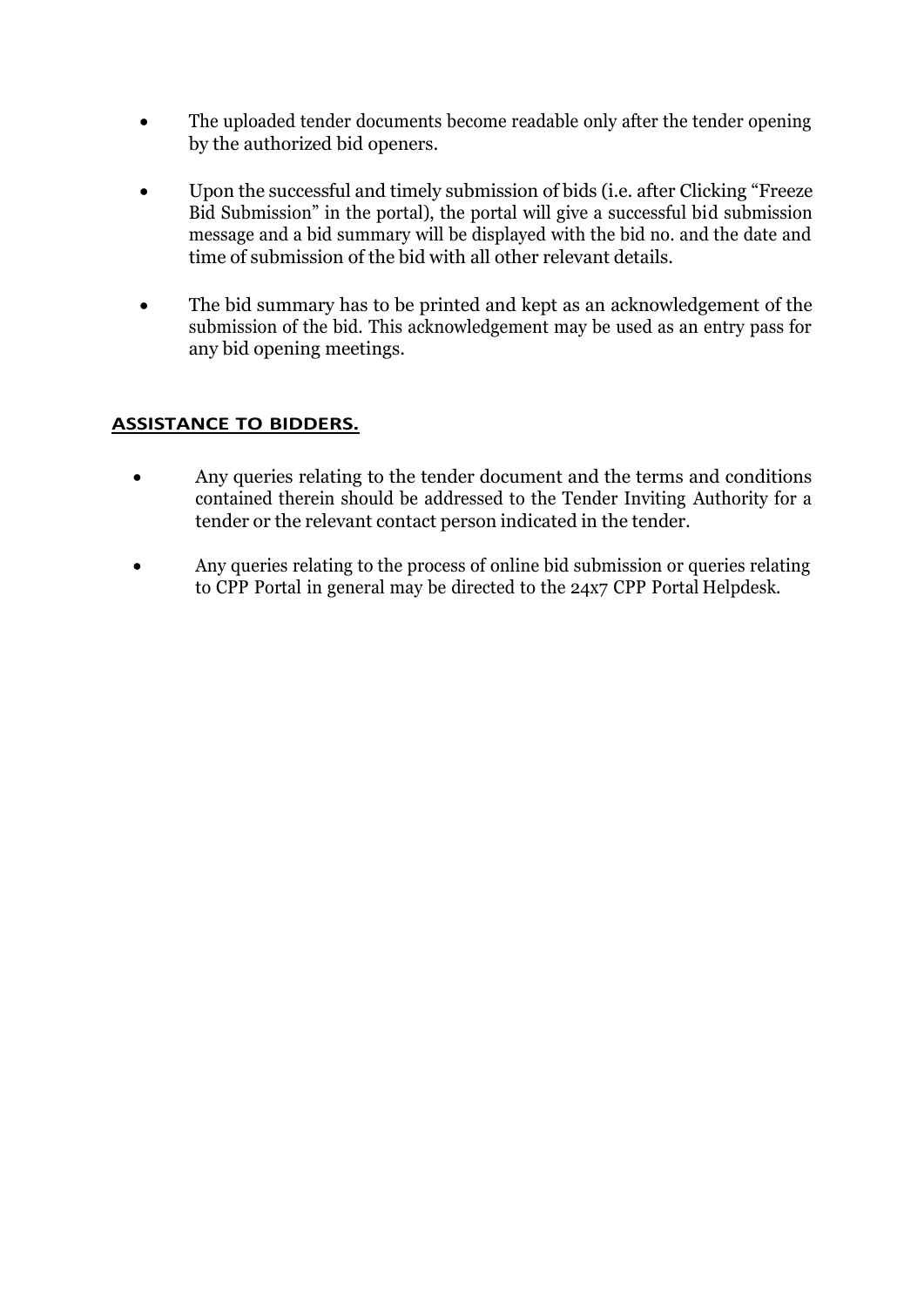#### **Terms & Conditions**

- 1. The tenderer shall quote rates which will include the service charges and other incidental changes if any. Taxes, if any should be indicated separately.
- 2. The rates should be quoted as per BoQ uploaded on the CPP Portal (reference may be obtained from Annexure-IV). Taxes if any should be indicated separately. It must be noted that the contract shall be awarded to the firm which fulfils all the required terms and conditions and remains L-1.
- 3. The firm must also possess valid GST registration and a copy of the same must also be enclosed with the tender document.
- 4. Copy of previous three years Income tax statement shall be furnished.
- 5. The firm should be in existence for four years in the trade with the proof of satisfactory services provided. Documents to this effect shall be furnished.
- 6. Modification in the tender documents after the closing date is not permissible.
- 7. The successful firm shall be required to start the operation and maintenance of the Effluent Treatment Plant within one week from the date of confirmed work order failing which EMD shall be forfeited. The rates quoted shall be valid for one year from the date of opening of tender.
- 8. The interested firms are required to deposit an Earnest Money Deposit (EMD) of **Rs. 8300/-** in the form of Demand Draft/FDR-TDR/Bank Guarantee from any of the Commercial Bank in favour of **ICAR UNIT-NIVEDI A/c payable at Bengaluru** may be addressed to the Director, ICAR-National Institute of Veterinary Epidemiology and Disease Informatics, Post Box No. 6450, Ramagondanahalli, Yelahanka, Bengaluru-560 064 **on or before bid opening date and time of 14.00 hrs on 03.06.2022.** No quotation shall be considered without the Tender fee and Earnest money deposit. Demand draft drawn in favour of any officer other than **ICAR Unit-NIVEDI A/c payable at Bengaluru** will not be accepted and the tender will be rejected. The earnest money will be refunded only after the finalization of the procurement and no interest will be paid on earnest money.
- 9. In case, the successful bidder shows inability at any stage, after the contract if finalized and awarded, for whatsoever reason(s), to honour the contract, the earnest money/performance security deposited would be forfeited.
- 10. The firms to whom the tender will be awarded, will have to deposit the performance security equal to 10% of the total amount within 21 days from the date of acceptance of tender.
- 11. If the services are not found to be satisfactory, the performance security is liable to be forfeited. No interest will be paid on performance security.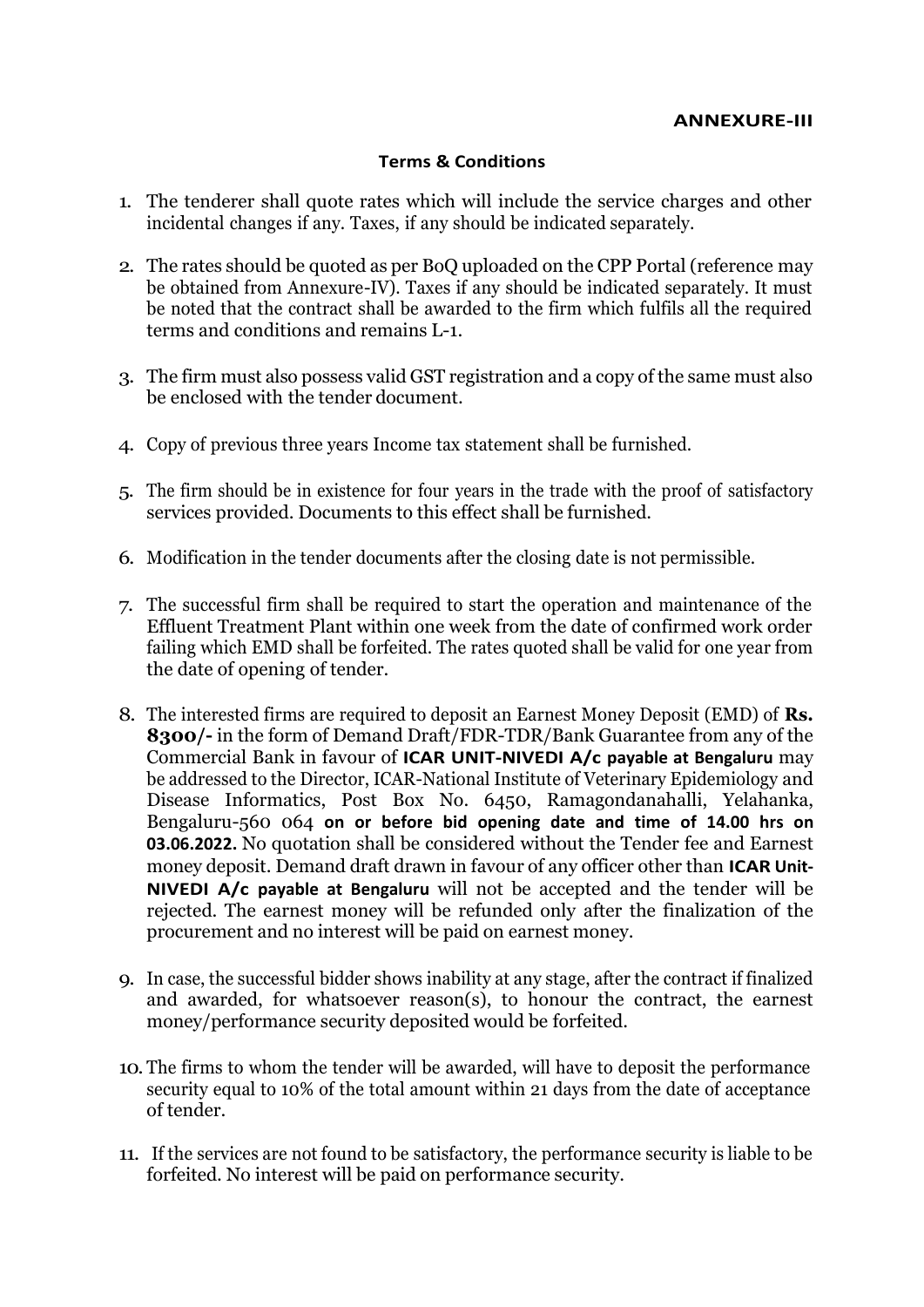- 12. If any dispute(s) arises between ICAR-NIVEDI and the firm with reference to the contract, the Director, ICAR-NIVEDI will decide it and his decision will be binding on the firms.
- 13. Bid validity: 120 days
- 14. No advance payment will be allowed for providing the service, however the payment will be made on quarterly basis on submission of bill duly certified by the concerned officer. Payment will be released through internet banking only. The details of bank account etc as per Annexure-V may be provided.
- 15. Payment will be made according to the rate accepted and mentioned in the award of contract which should be valid for a period of one year from the date of award of contract and no price revision in rate will be accepted during the period of AMC.
- 16. The contract can be extended for another year subject to the satisfactory service with mutual consent.
- 17. The contract shall be terminated with an advance notice of two months from either side.
- 18. The bidder shall submit self-declaration certificate stating that the firm is not currently banned/ blacklisted by any Ministry/Dept. of Central Govt. autonomous body or any State Government.
- 19. The bidder shall submit a client list where they are providing the similar services for the last two years along with the experience certificate.
- 20.The persons so provided by the agency under this contract will not be the employee of the Council and there will be no employer-employee relationship between the ICAR-NIVEDI and the person so engaged by the Agency in the aforesaid services.
- 21. The Agency will discharge all his legal obligations in respect of the workers/supervisors to be employed /deployed by him for the execution of the work in respect of their wages and service conditions and shall also comply with all the rules and regulations and provisions of law in force that may be applicable to them from time to time. The contractor shall indemnify and keep indemnified the Council from any claims, loss or damages that may be caused to it on account of any failure to comply with the obligations under various laws. In case of any dispute, the decision of Director, ICAR-NIVEDI shall be final and binding on the contractor.
- 22.The Agency have to deploy a qualified person at least as per Annexure V or with higher qualification.
- 23.All the rights to accept or reject whole or part of the tender without assigning any reason thereof is reserved by the Director, ICAR-NIVEDI.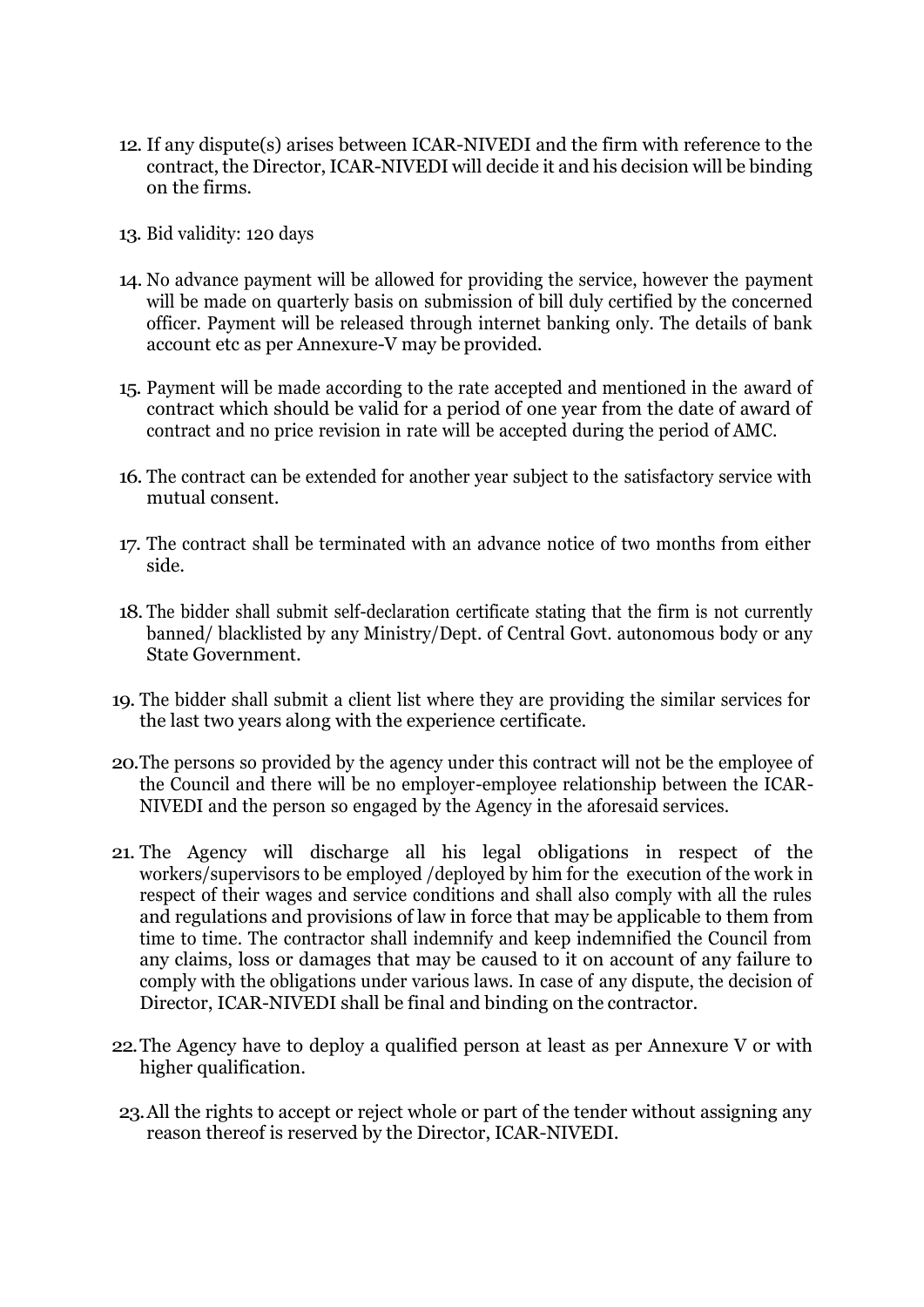# **SCOPE OF WORK**

The scope of work as mentioned below are the minimum expected from the firm / agency / contractor apart from break down maintenance and any other work required for operation and maintenance in proper way as per the operation and maintenance manuals of respective equipment and as per good engineering practices will be required to be done under this scope of work. Successful bidder will make Performa for recording the following minimum work schedule/parameters and show to the employer to ensure proper accomplishment of these tasks.

**Note**: Details of Effluent Treatment plant and equipment's are given at ANNEXURE-IV

## **Works to be carried out on regular basis**

- 1. Checking of Raw effluent collection tank, equalization tanks level, clarifier tank and treated water tank
- 2. Operation of plant for 8hrs a day & 6days a week.
- 3. Testing pH level & TDS of raw effluent daily.
- 4. Recording total raw effluent received from Bio safety laboratory & R O Plant.
- 5. Testing & recording the pH, TDS & COD of treated water
- 6. Regular monitoring of air blowers & dosing tanks for proper operation.
- 7. Monitoring the quality of water collected in clarifier tank.
- 8. Check & repair the agitator pumps, dosing tank regularly if any malfunction.
- 9. Executing monthly preventive maintenance check for plant as per preventive maintenance schedule
- 10. Maintaining the stock register for chemicals & log book for daily activities.
- 11. Obtaining Monthly test certificate/Sample Report for Effluent & treated water from any authorized laboratory and submit to in charge bio safety lab.
- 12. Cleaning of Raw water collection Tank /bucket strainer, Equalization tanks, sludge collection bin, Treated water storage tank & Flash Mixer on monthly basis.
- 13. Replacement of oil/grease for air blower and dosing pumps on monthly basis.
- 14. Minor repair/replacement works such as nuts/bolts, flanges, dosing discharge hose pipes, level indicators, dosing SS fans, collars etc., need to be carried out.
- 15. Cleaning of dosing tank and refilling dosing chemical on monthly basis.
- 16. Personal Protective Equipment's/(PPE) such as Aprons, hand Gloves, Respiratory mask etc., for safety of deployed staff against chemical, physical and biological hazard must be provided by the contractor
- 17. Submit attendance to the concerned officer on monthly basis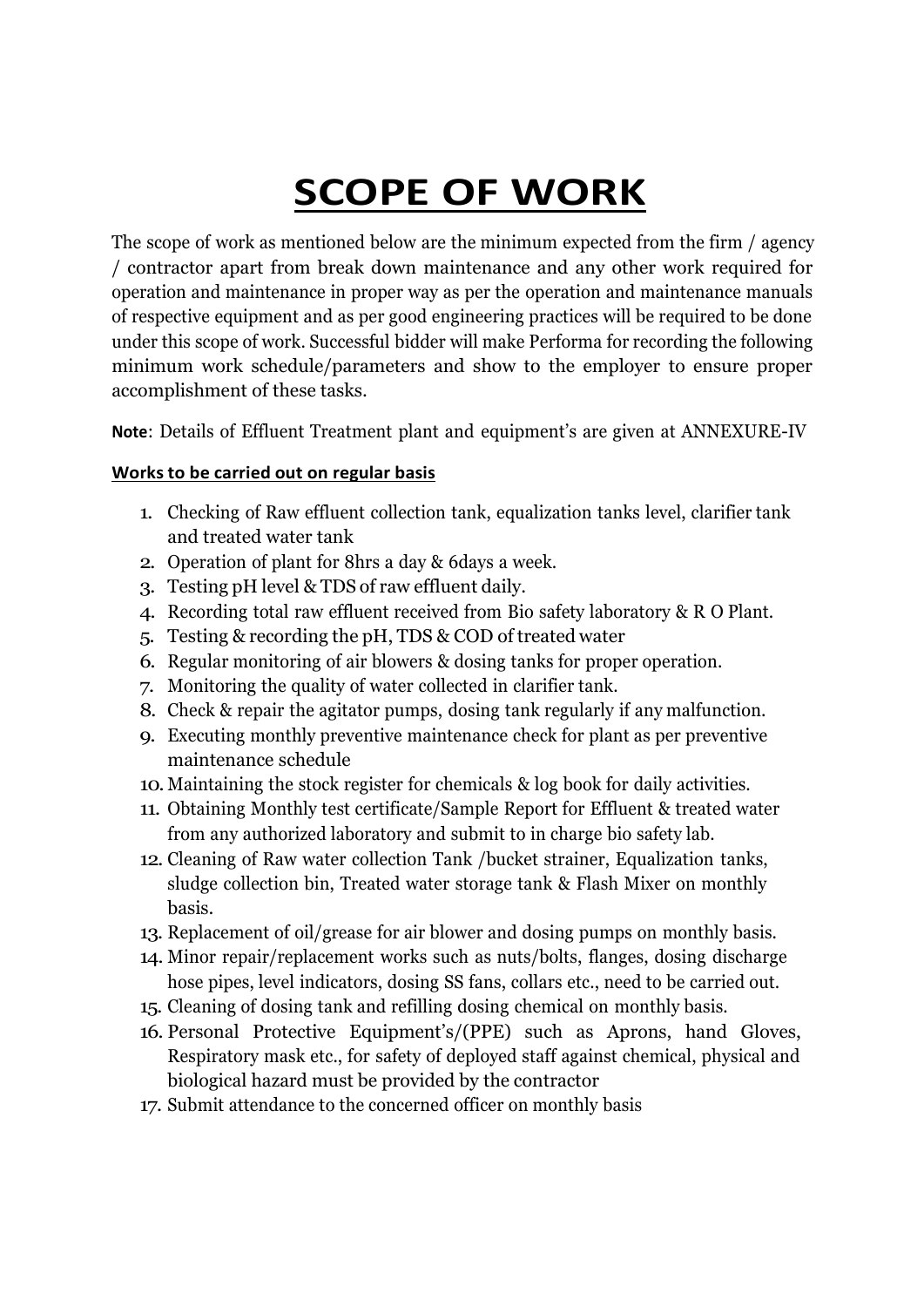- 18.In case of damages/defects happened to the system due to the negligence or mistake of serving personnel, the cost of repair need to be borne by the contractor.
- 19. Stopping the plant whenever there is some abnormal noise/Vibration with prior intimation to Concerned Officer.
- 20.In order to prevent the rust, painting has to be done all the rusted surfaces regularly by using redoxide, primer, oil paints etc.
- 21. Open up the electrical control panel on monthly basis, inspect for any blackening of contacts, loosening of connections, component condition etc; rectify if any abnormality is noticed.
- 22.Cleaning of MCC panel on monthly basis, by using air blower in case of dust accumulation.

#### **Note:**

- **1. Contractor should supply all basic consumables like suitable grade of grease/lubricant/oil, cotton waste etc to carry out servicing without any extra cost.**
- **2. Any accidents occurred due to negligence /inexperience during work is purely the responsibility of the contractor.**
- **3. Necessary care should be taken while carrying out all types of maintenance/ servicing of equipment's to avoid damages. Any damage of equipment/equipment parts has to be replaced at free of cost.**
- **4. Any other issues regarding site condition may be communicated to concerned incharge through emails.**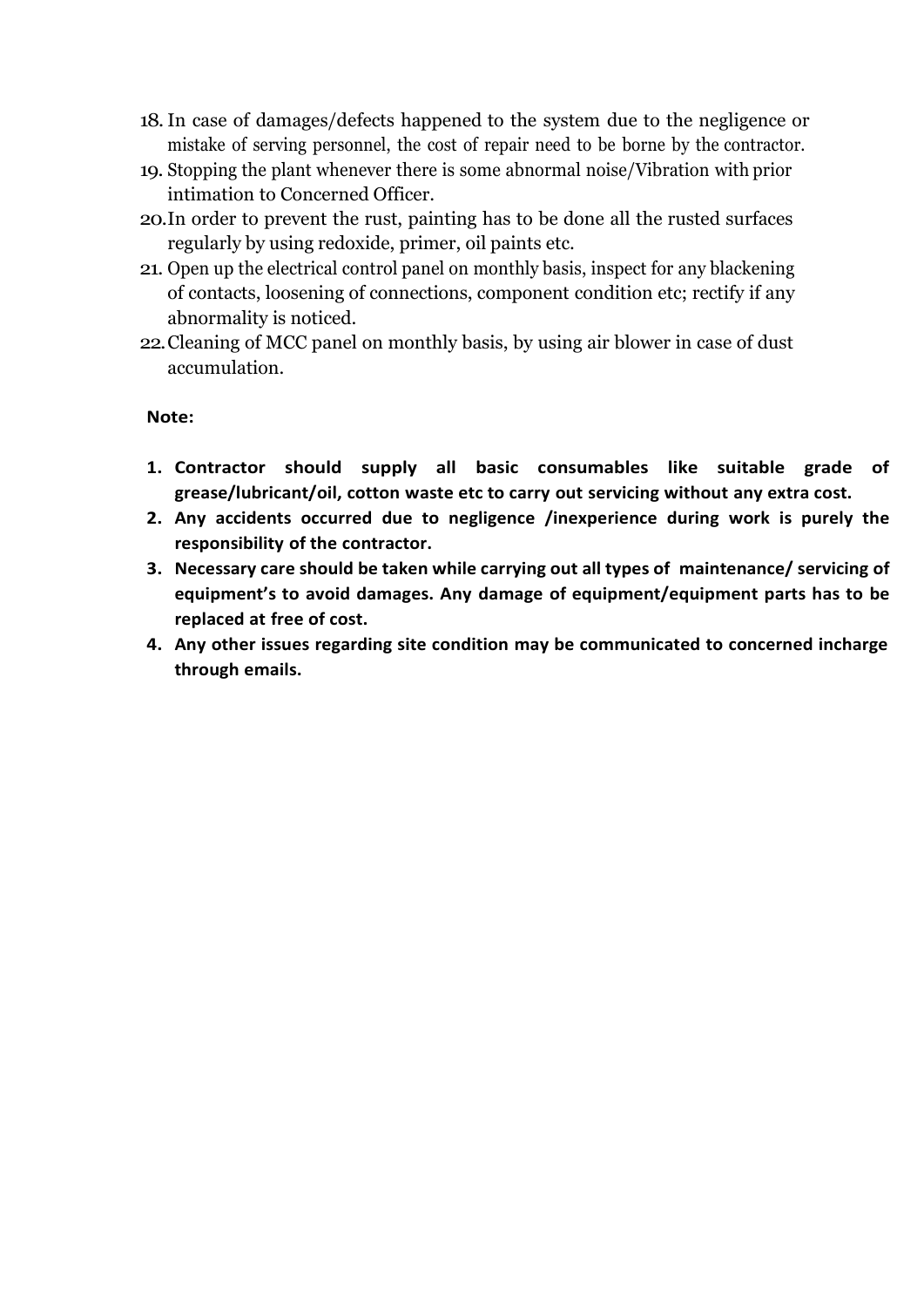#### **ANNEXURE-IV**

### **List of Major components of Effluent Treatment Plant**

| Sl. No.        | <b>ITEM NAME</b>                                  | <b>CAPACITY</b>          | <b>QUANTITY</b> |
|----------------|---------------------------------------------------|--------------------------|-----------------|
| $\mathbf{1}$   | ELECTRIC CONTROL PANEL                            | 25Kw                     | $\mathbf{1}$    |
| $\overline{2}$ | <b>POWER CABLE</b>                                | --                       | 1 LOT           |
| 3              | <b>CABLE TRAY</b>                                 | $-$                      | 1 LOT           |
| $\overline{4}$ | <b>GI CONDUIT</b>                                 | $-$                      | 1 LOT           |
| 5              | <b>ISOLATORS</b>                                  | $\overline{\phantom{a}}$ | 1 LOT           |
| 6              | <b>Hcl DOSING PUMP</b>                            |                          | $\mathbf{1}$    |
| $\overline{7}$ | NaOH DOSING PUMP                                  |                          | $\mathbf{1}$    |
| 8              | PAV DOSING PUMP                                   |                          | $\mathbf{1}$    |
| 9              | LEVEL INDICATOR                                   | --                       | 3               |
| 12             | <b>LEVEL SENSOR</b>                               | --                       | $\overline{4}$  |
| 16             | <b>ALARM/HOOTER</b>                               | --                       | $\mathbf{1}$    |
| 17             | AUTOMATIC pH MONITORITNG CONTROL<br><b>SYSTEM</b> | $- -$                    | $\overline{2}$  |
| 19             | <b>EQUALISATION TANK</b>                          | 2000ltr                  | $\overline{2}$  |
| 21             | EFFLUENT TRANSFER SELF PRIMING PUMP               | 1.5                      | $\overline{4}$  |
| 25             | <b>FLASH MIXTURE</b>                              | 500ltr                   | $\mathbf{1}$    |
| 26             | <b>TWIN LOBE BLOWERS</b>                          | 3 HP                     | $\overline{2}$  |
| 28             | <b>CLARIFIER TANK</b>                             | 2000ltr                  | $\mathbf{1}$    |
| 29             | <b>BUCKET TYPE STRAINER</b>                       | 20ltr                    | 1               |
| 30             | <b>HDPE PIPES &amp; FITTINGS</b>                  | --                       | 1 LOT           |
| 31             | Hel DOSING TANK                                   | 200ltr                   | $\mathbf{1}$    |
| 32             | NaoH DOSING TANK                                  | 200ltr                   | $\mathbf{1}$    |
| 33             | PAC DOSING TANK                                   | 200ltr                   | $\mathbf{1}$    |
| 34             | <b>AGITATOR PUMP</b>                              | 0.5hp                    | $\overline{4}$  |
| 38             | TREATED WATER TANK                                | 2000ltr                  | $\mathbf{1}$    |
| 39             | EFFLUENT COLLECTION TANK                          | 2000ltr                  | $\mathbf{1}$    |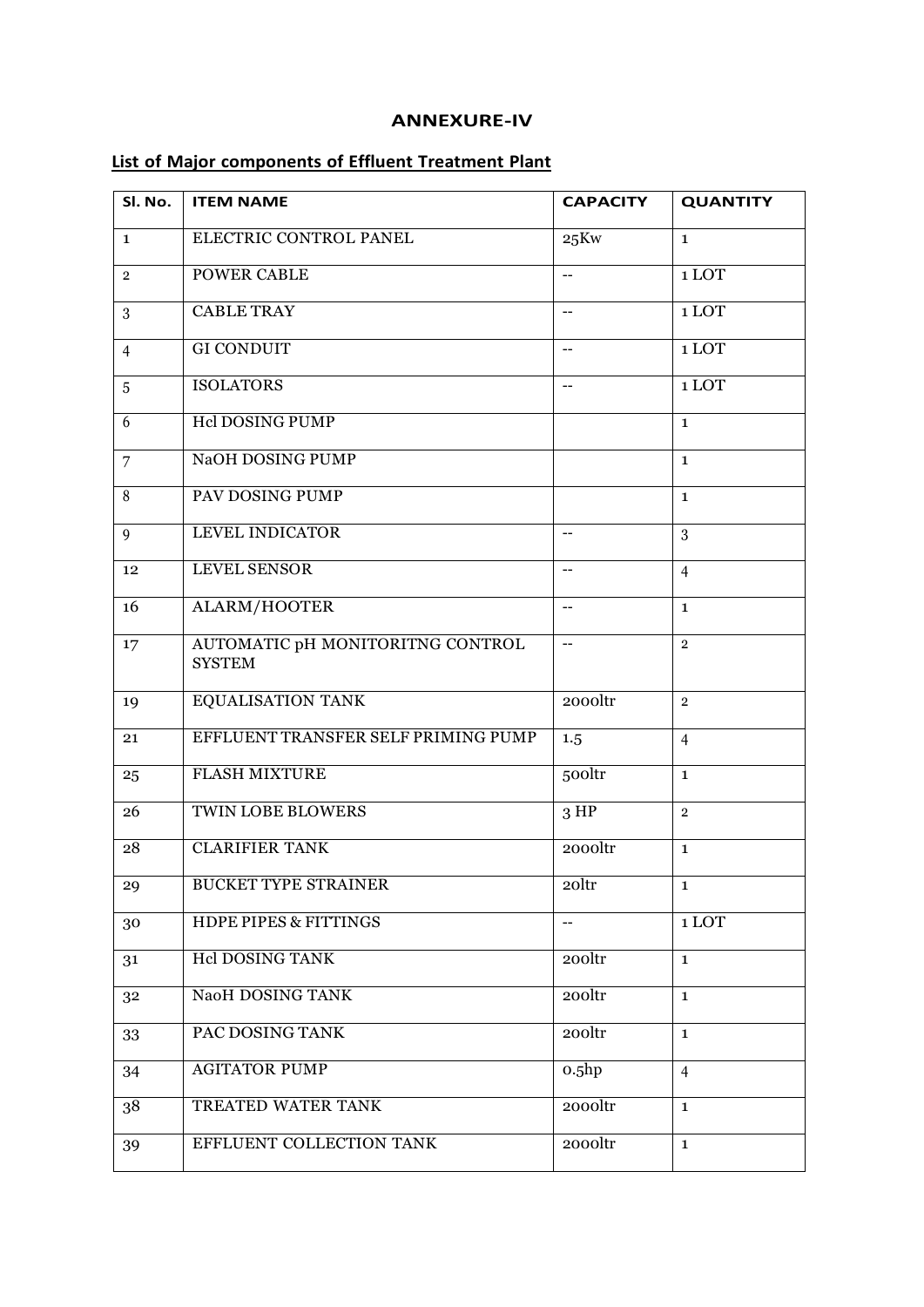#### **ANNEXURE-V**

### **QUALIFICATION & EXPERIENCE OF PERSONS DEPLOYED AT SITE**

#### **Required manpower**: 01

**Designation**: Plant Supervisor

**Qualification**: B Sc. in Environmental Science/B.Tech Environmental Engineering and Water Resources with minimum of 2 years' experience in the relevant field.

#### **TERMS AND CONDITIONS:**

- 1. Any of the staff member appointed by contractor is found to be not 'Competent' he has to be replaced by a right person within a stipulated time as given by concerned officer, ICAR-NIVEDI.
- 2. In case staff member deployed by the contractor is found to be leaving the job (Atleast minimum one-month prior notice to be given to concerned incharge) Further, it is the responsibility of the contractor to fill the vacant position within stipulated time.
- 3. It is purely contractor's responsibility to get his staff acquainted with the site condition, operation and maintenance procedure, equipment details, safety devices, scope of work etc.
- 4. Contractor must visit the site atleast once in a month or as and when concerned officer demand his presence.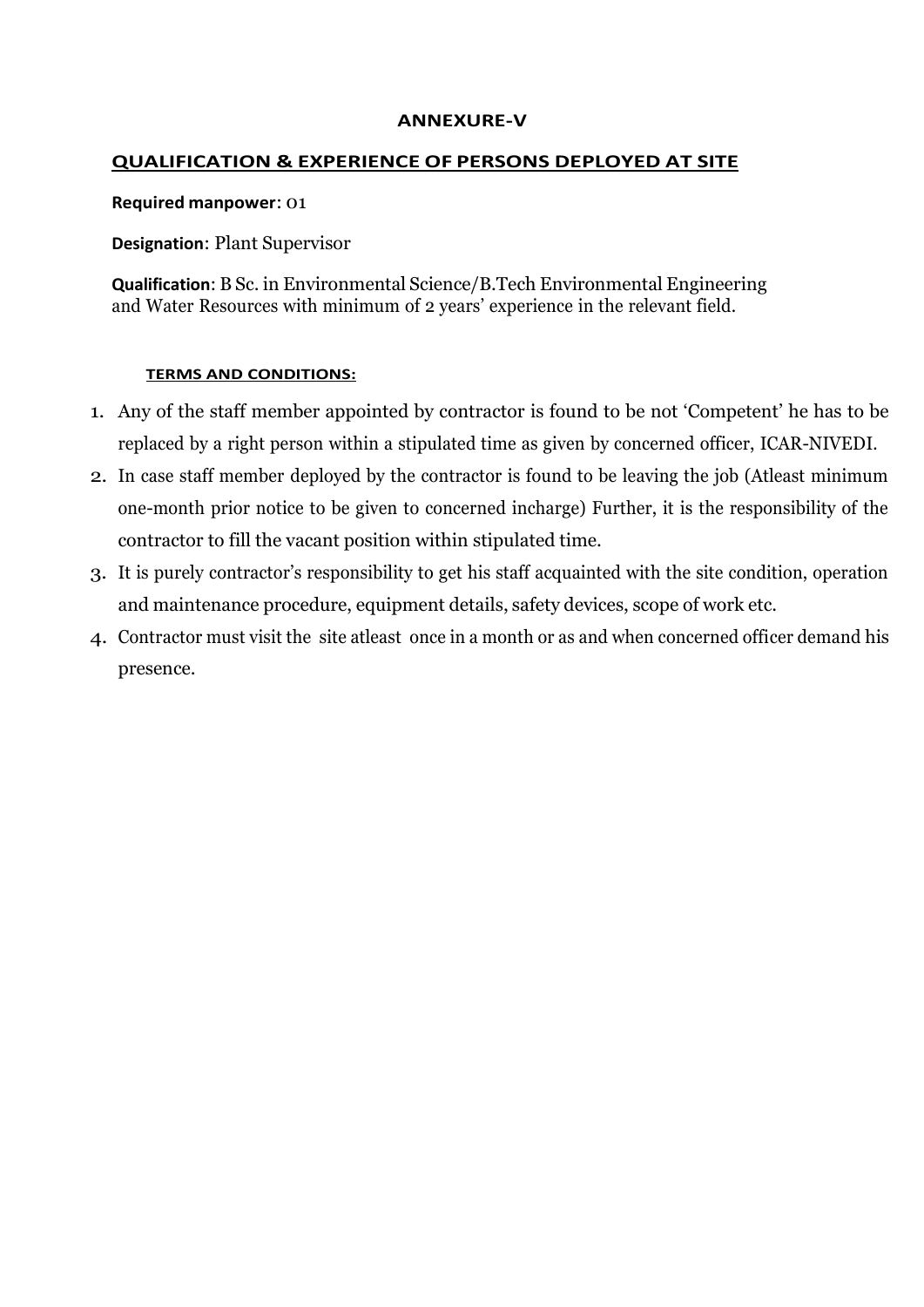| 1. Name of the firm                       |  |
|-------------------------------------------|--|
| 2. Registered/Postal Address              |  |
|                                           |  |
|                                           |  |
|                                           |  |
|                                           |  |
| 3. Permanent account No.(PAN)             |  |
| 4. Service Tax Registration No.           |  |
| 5. VAT registration No                    |  |
| 6. Bank details                           |  |
| a) Bank name                              |  |
| b) Address of bank                        |  |
| c) Account No.                            |  |
| of<br>d) Type<br>Account(Current/Savings) |  |
| e) MICR No.                               |  |
| f) RTGS/NEFT Code                         |  |

#### DETAILS OF FIRM

Date: ……………….. Name of the Authorized Signatory

Place: ………………. Stamp & Signature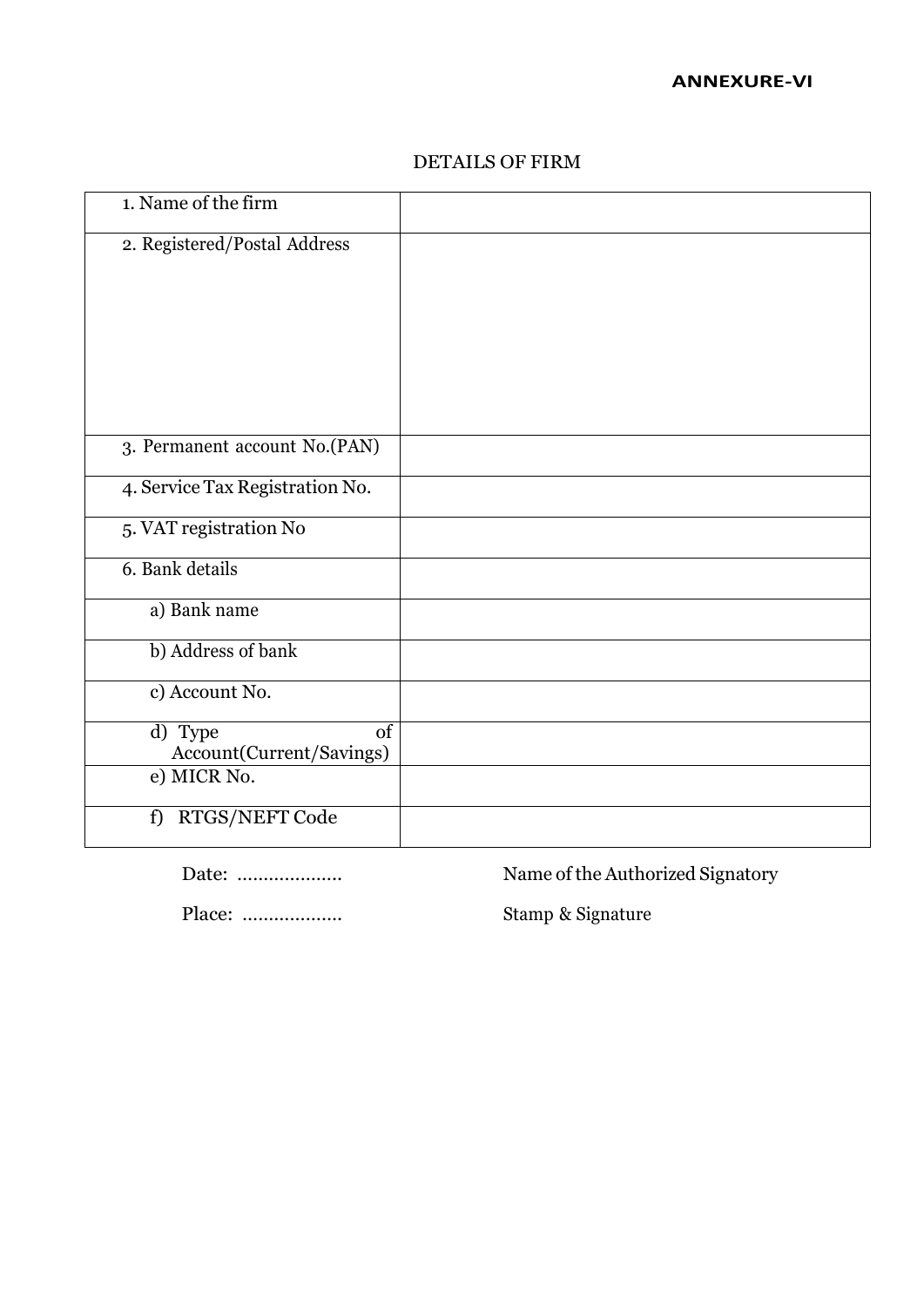#### **ANNEXURE-VII**

#### TENDER ACCEPTANCE LETTER

## **(To be given on Company letter head)**

To,

The Director, ICAR-NIVEDI, Post Box No. 6450, Ramagondanahalli, Yelahanka, Bengaluru-560 064

Sub: Acceptance of Terms and Conditions of tender

Tender reference No:

Dear Sir,

1. I/We have downloaded/obtained the tender document(s) for the abovementioned tender/work from the website(s) namely:

As per your advertisement, given in the above mentioned website(s)

2.I/We hereby certify that I/we have read the entire terms and conditions of the tender documents from Page No to to (including all documents like annexure(s), schedule(s), etc which form part of the contract agreement and I/we shall abide hereby by the terms/conditions/clauses contained therein.

- 3.The corrigendum(s) issued from time to time by your department/organization too have also been taken into consideration, while submitting this acceptance of tender.
- 4.I/We hereby unconditionally accept the tender conditions of above mentioned tender document(s)/corrigendum(s) in its totality/entirety.
- 5. I/We do hereby declare that our Firm has not been blacklisted/debarred by any Govt/Department /Public sector undertaking.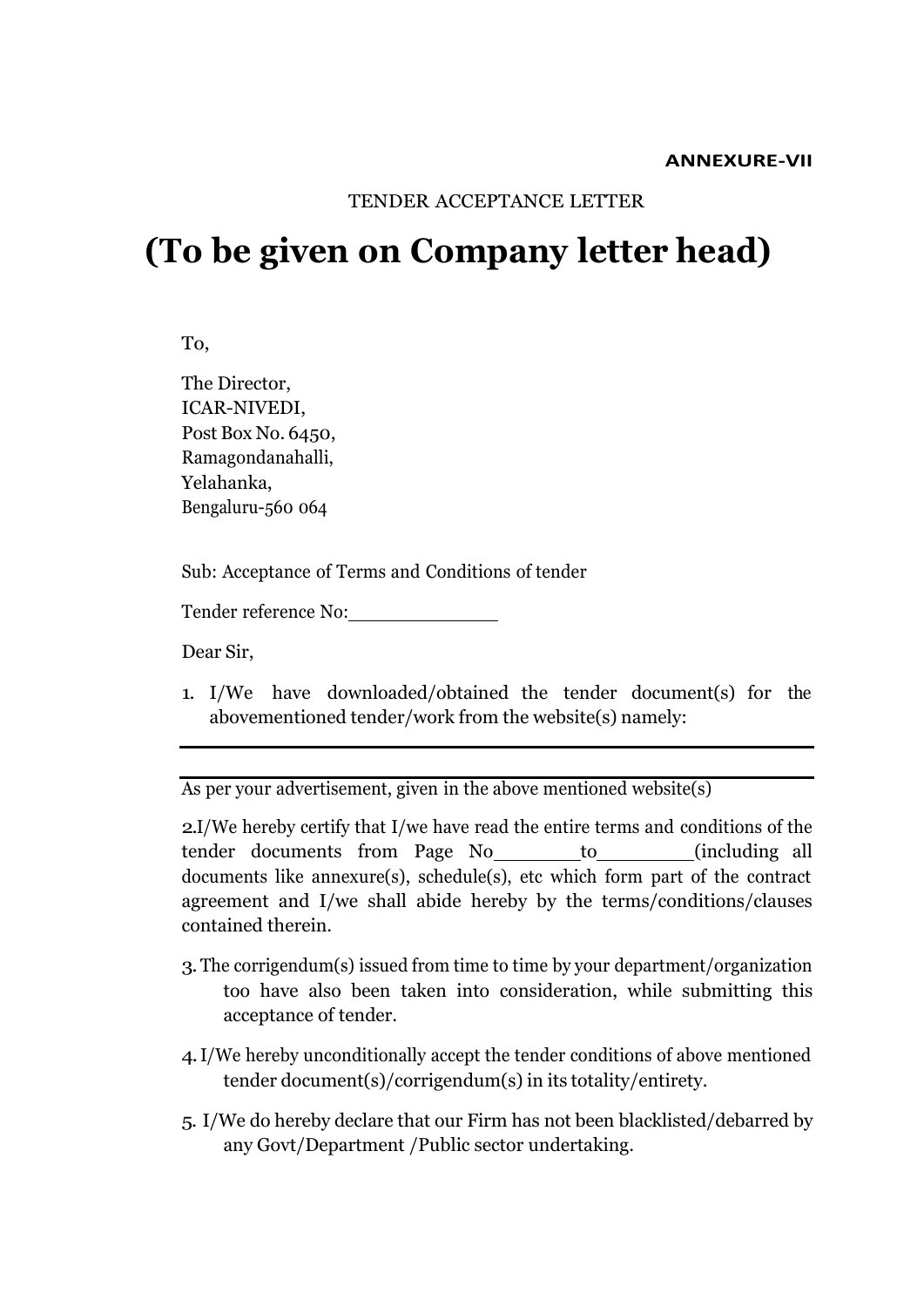6. I/we certify that all information furnished by our firm is true and correct and in the event that the information is found to be incorrect/untrue or found violated, then your department/organization shall without giving any notice or reason therefore or summarily reject the bid or terminate the contract, without prejudice to any other rights or remedy including the forfeiture of the full said earnest money deposit absolutely.

Yours faithfully,

(Signature of the Bidder with official seal)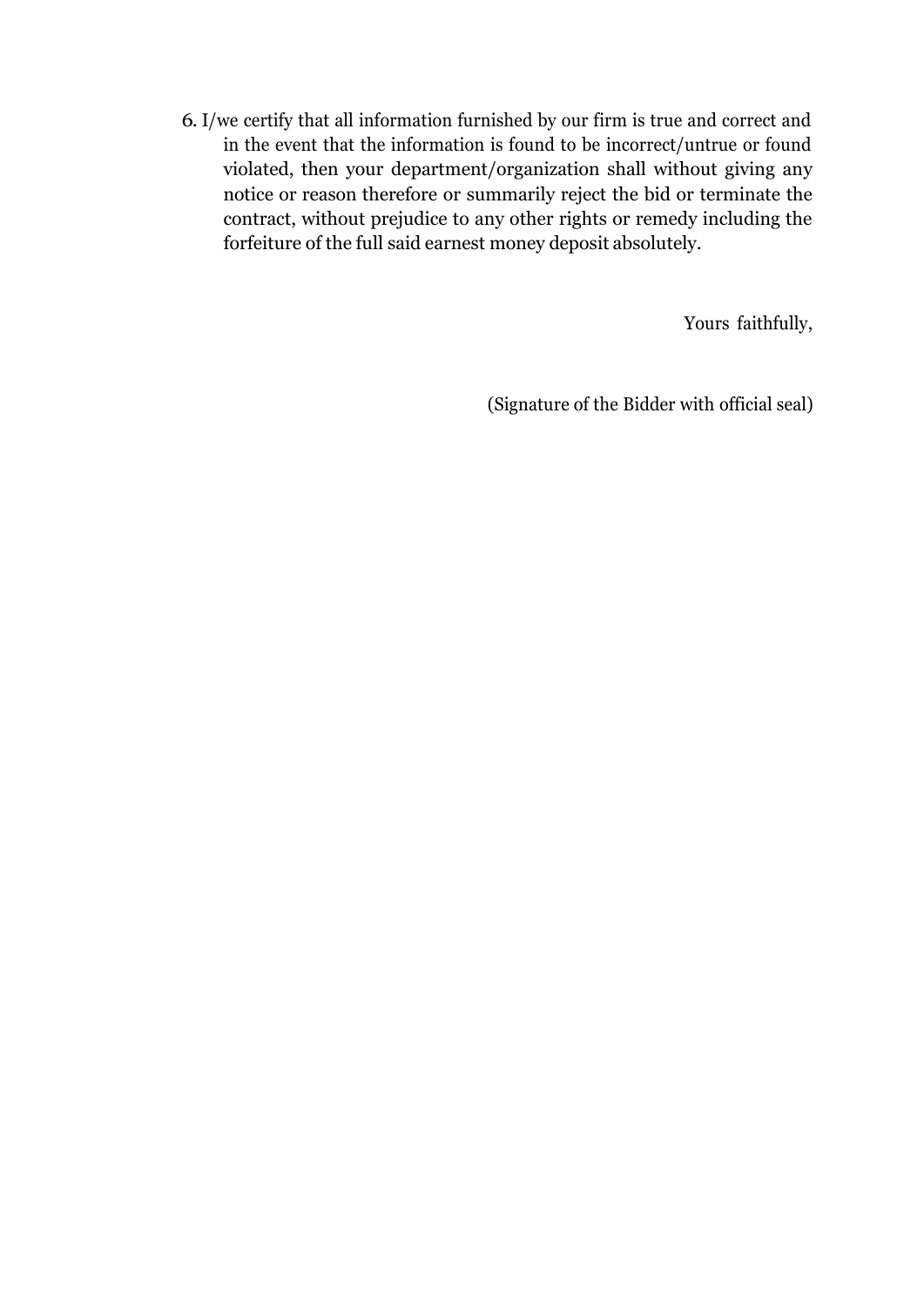#### Advance tender search in Central Public Procurement Portal Website [URL:http://eprocure.gov.in/eprocure/app](http://eprocure.gov.in/eprocure/app)



| 1 https://eprocure.qov.in/eprocure/app?page=FrontEndAdvancedSearch&service=page |                                                                       |                               |                                                                                                    |                          | $C^i$                                                                                              | Q Search |                                | ✿ | ≘ |  |
|---------------------------------------------------------------------------------|-----------------------------------------------------------------------|-------------------------------|----------------------------------------------------------------------------------------------------|--------------------------|----------------------------------------------------------------------------------------------------|----------|--------------------------------|---|---|--|
|                                                                                 | 03 Outlook Web App G Google : eProcurement System G Gmail @ Login     |                               |                                                                                                    |                          |                                                                                                    |          |                                |   |   |  |
|                                                                                 |                                                                       |                               | <b>Government of India</b><br><b>Central Public Procurement Portal</b><br>(eProcurement)           |                          |                                                                                                    |          |                                |   |   |  |
|                                                                                 | 20-Dec-2016                                                           |                               | Search   Latest Active Tenders   Tenders by Closing Date   Corrigendum   Bid Awards   CPPP<br>Home |                          |                                                                                                    |          | 合 Home (図 Contact Us 晶 SiteMap |   |   |  |
|                                                                                 | 目<br>Government working days from 2.30 PM to 4.30 PM in English only. |                               |                                                                                                    |                          | « All Users are hereby informed that for any Technical related queries on ePublishing and eProcure |          |                                |   |   |  |
|                                                                                 | <b>MIS Reports</b>                                                    | <b>Advanced Tender Search</b> |                                                                                                    |                          |                                                                                                    |          | <b>Back</b>                    |   |   |  |
|                                                                                 | <b>Tenders by Location</b>                                            |                               |                                                                                                    |                          |                                                                                                    |          |                                |   |   |  |
|                                                                                 |                                                                       | Tender Type *                 | Open Tender                                                                                        | $\vert \cdot \vert$      | Tender ID                                                                                          |          |                                |   |   |  |
|                                                                                 | <b>Tenders by Organisation</b>                                        | Organisation                  | Department of Agricultural Res                                                                     |                          | Tender Reference Number                                                                            |          |                                |   |   |  |
|                                                                                 |                                                                       | Department                    | Indian Council of Agricultural R +                                                                 |                          | Work/Item Title                                                                                    |          |                                |   |   |  |
|                                                                                 | <b>Tenders by Classification</b>                                      | <b>Division</b>               | NIVEDI-Bengaluru - DoARE                                                                           | $\sim$                   | <b>Tender Category</b>                                                                             | -Select- | $\overline{\phantom{a}}$       |   |   |  |
|                                                                                 |                                                                       | Sub Division                  | -Select-                                                                                           | $\overline{\phantom{a}}$ | <b>Product Category</b>                                                                            | -Select- | $\vert \cdot \vert$            |   |   |  |
|                                                                                 | <b>Tenders in Archive</b>                                             | Form of Contract              | -Select-                                                                                           | $\blacksquare$           |                                                                                                    |          |                                |   |   |  |
|                                                                                 |                                                                       | Pincode                       | 560064                                                                                             |                          |                                                                                                    |          |                                |   |   |  |
|                                                                                 | <b>Tenders Status</b>                                                 | Value Criteria                | -Select-                                                                                           | $\overline{\phantom{a}}$ | $\vert$ $\vert$<br>-Select-                                                                        |          |                                |   |   |  |
|                                                                                 | <b>Cancelled Tenders</b>                                              | Date Criteria                 | -Select-                                                                                           | $\vert \cdot \vert$      | $\Box$<br>From                                                                                     | To       |                                |   |   |  |
|                                                                                 |                                                                       |                               |                                                                                                    |                          |                                                                                                    |          | Clear                          |   |   |  |
|                                                                                 | <b>Downloads</b>                                                      |                               |                                                                                                    |                          |                                                                                                    |          |                                |   |   |  |
|                                                                                 | <b>Announcements</b>                                                  |                               |                                                                                                    |                          |                                                                                                    |          |                                |   |   |  |
|                                                                                 |                                                                       |                               |                                                                                                    |                          |                                                                                                    |          |                                |   |   |  |